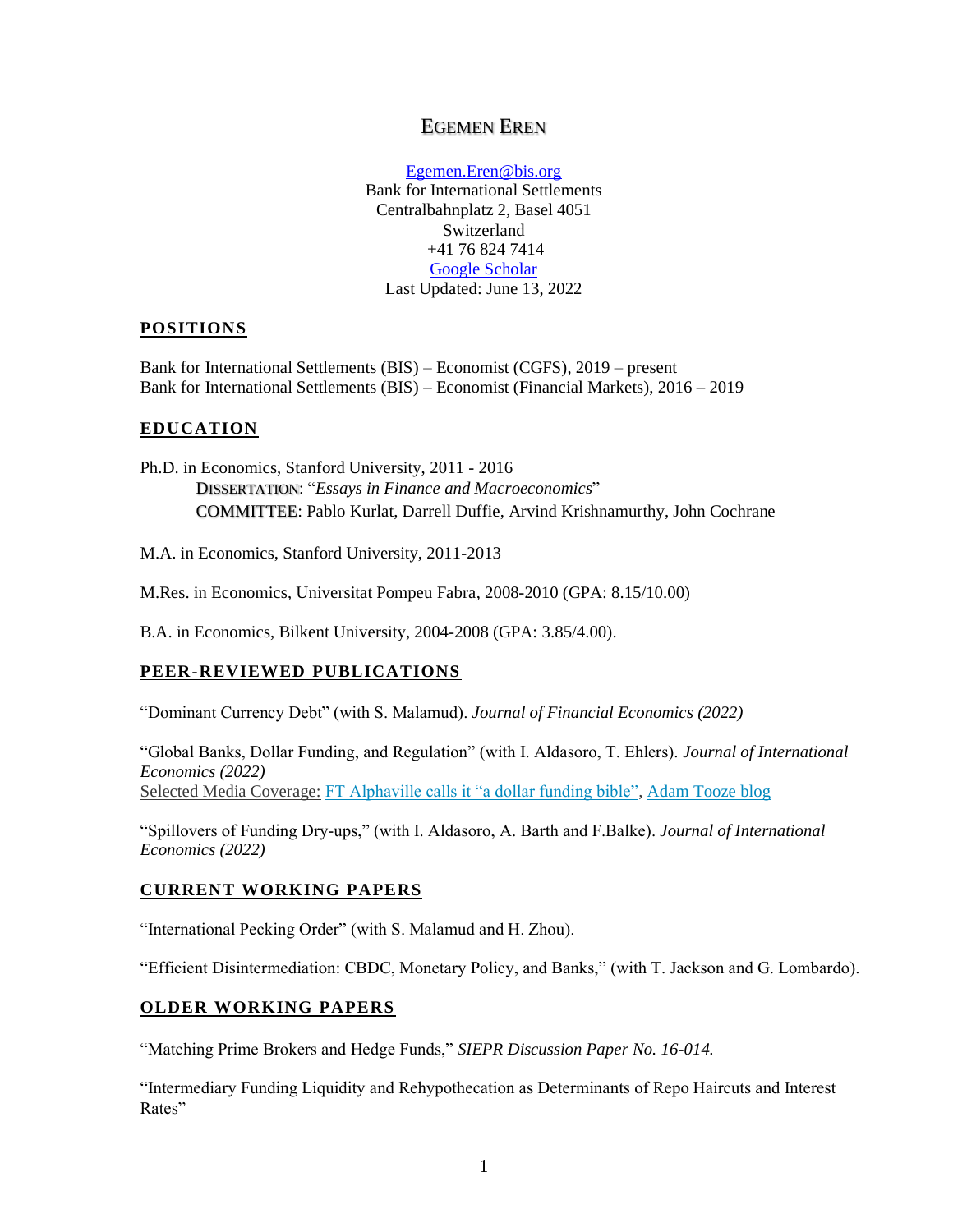"From Wood to Coal May Well Be From Malthus to Solow," (with D. Garcia-Macia).

# **OTHER PUBLICATIONS**

"Non-bank financial institutions and the functioning of government bond markets" (with P. Wooldridge (BIS)), *BIS Papers, no 119.*

["Dollar funding of non-US banks through Covid-19"](https://www.bis.org/publ/qtrpdf/r_qt2103c.pdf) (with I. Aldasoro (BIS) and W. Huang (BIS)), *BIS Quarterly Review, March 2021, pp. 31-40.*

["US branches and subsidiaries of non-US banks and the Covid-19 shock"](https://www.bis.org/publ/qtrpdf/r_qt2103y.htm) (with I. Aldasoro (BIS), T. Ehlers (BIS) and W. Huang (BIS)), *BIS Quarterly Review, March 2021, pp. 36.*

[Dollar deposits of central counterparties](https://www.bis.org/publ/qtrpdf/r_qt2103z.htm) (with I. Aldasoro (BIS) and W. Huang (BIS)), *BIS Quarterly Review, March 2021, pp. 37.*

["US dollar funding markets during the Covid-19 crisis -](https://www.bis.org/publ/bisbull15.pdf) the international dimension" (with A. Schrimpf (BIS) and V. Sushko (BIS)), *BIS Bulletin No 15, May 2020.*

## Selected media coverage: *[The Economist](https://www.economist.com/finance-and-economics/2020/06/20/the-successes-of-the-feds-dollar-swap-lines)*

["US dollar funding markets during the Covid-19 crisis -](https://www.bis.org/publ/bisbull14.pdf) the money market fund turmoil" (with A. Schrimpf (BIS) and V. Sushko (BIS)), BIS Bulletin No 14, May 2020.

#### Selected media coverage: *[Risk.net](https://www.risk.net/investing/regulation/7560446/investors-at-the-gates-mmf-reforms-fail-the-covid-test?utm_medium=email&utm_campaign=RN.Daily.DU.A.M-F0600&utm_source=RN.Daily&im_amfcid=7319648&im_amfmdf=39d34e08a958fc81d32c39a7838cd0af)*

["Dollar funding costs during the Covid-19 crisis through the lens of the FX swap market"](https://www.bis.org/publ/bisbull01.pdf) (with S. Avdjiev (BIS) and P. McGuire (BIS)), BIS Bulletin No 1, April 2020.

["September stress in dollar repo markets: passing or structural?"](https://www.bis.org/publ/qtrpdf/r_qt1912v.htm) (with F. Avalos (BIS) and T. Ehlers (BIS)), *BIS Quarterly Review, December 2019, pp. 12-14.*

Selected Media Coverage: *[Financial Times 1,](https://www.ft.com/content/2a23313a-1843-11ea-9ee4-11f260415385) [Financial Times 2,](https://www.ft.com/content/6427f16a-1d05-11ea-97df-cc63de1d73f4) [Financial Times 3,](https://www.ft.com/content/e5f1ebbb-2e7b-46cc-88ce-b0a1c48ea1ee) [The Economist,](https://www.economist.com/finance-and-economics/2019/12/18/despite-the-feds-efforts-the-repo-market-risks-more-turbulence) [FT Alphaville,](https://ftalphaville.ft.com/2019/12/12/1576161128000/A-summary-of-recent-repo-market-chatter--plus-a-chart-that-matters/) [Bloomberg 1,](https://www.bloomberg.com/news/articles/2019-12-08/repo-blowup-was-fueled-by-big-banks-and-hedge-funds-bis-says) [Bloomberg 2,](https://www.bloomberg.com/news/articles/2019-12-10/repo-firepower-reduced-by-falling-cash-levels-at-big-u-s-banks) [Bloomberg TV,](https://www.youtube.com/watch?v=oinGTOGJgC0) [Washington Post,](https://www.washingtonpost.com/gdpr-consent/?destination=%2fbusiness%2fwhat-is-really-to-blame-for-the-repo-market-blowup%2f2019%2f12%2f09%2f38d68258-1a83-11ea-977a-15a6710ed6da_story.html%3f) [Wall Street Journal 1,](https://www.youtube.com/watch?v=oinGTOGJgC0) [Wall Street Journal 2,](https://www.wsj.com/articles/hedge-funds-could-make-one-potential-fed-repo-market-fix-hard-to-stomach-11578997801) [Barron's,](https://www.barrons.com/articles/repo-mess-reflects-structural-problems-global-regulators-say-51575918790) [Reuters,](https://www.reuters.com/article/us-markets-bis-fx/u-s-banks-reluctance-to-lend-cash-may-have-caused-repo-shock-bis-idUSKBN1YC0IQ) [Frances Coppola blog,](http://www.coppolacomment.com/2019/12/the-blind-federal-reserve.html) [Zerohedge.](https://www.zerohedge.com/markets/fed-was-suddenly-facing-multiple-ltcms-bis-offers-stunning-explanation-what-really-happened)*

["Investment mandates and fire sales: the case of mutual funds and BBB bonds"](https://www.bis.org/publ/qtrpdf/r_qt1903u.htm) (with S. Aramonte (BIS)), *BIS Quarterly Review, March 2019, pp. 12-13.* Selected Media Coverage: *[Financial Times,](https://www.ft.com/content/67aa14b2-3ea3-11e9-b896-fe36ec32aece) [Bloomberg,](https://www.bloomberg.com/opinion/articles/2019-03-05/bond-bulls-find-a-messiah-in-morgan-stanley) [Barron's,](https://www.barrons.com/articles/bonds-on-edge-of-junk-pose-fire-sale-risk-global-regulators-say-51551814368) [Irish Independent](https://www.independent.ie/business/world/central-bankers-bank-warns-of-danger-of-bonds-to-markets-37882762.html)*

["Financial markets remain vulnerable to year-end stress"](https://www.bis.org/publ/qtrpdf/r_qt1903t.htm) (with S. Aramonte), *BIS Quarterly Review, March 2019, pp. 8-9.*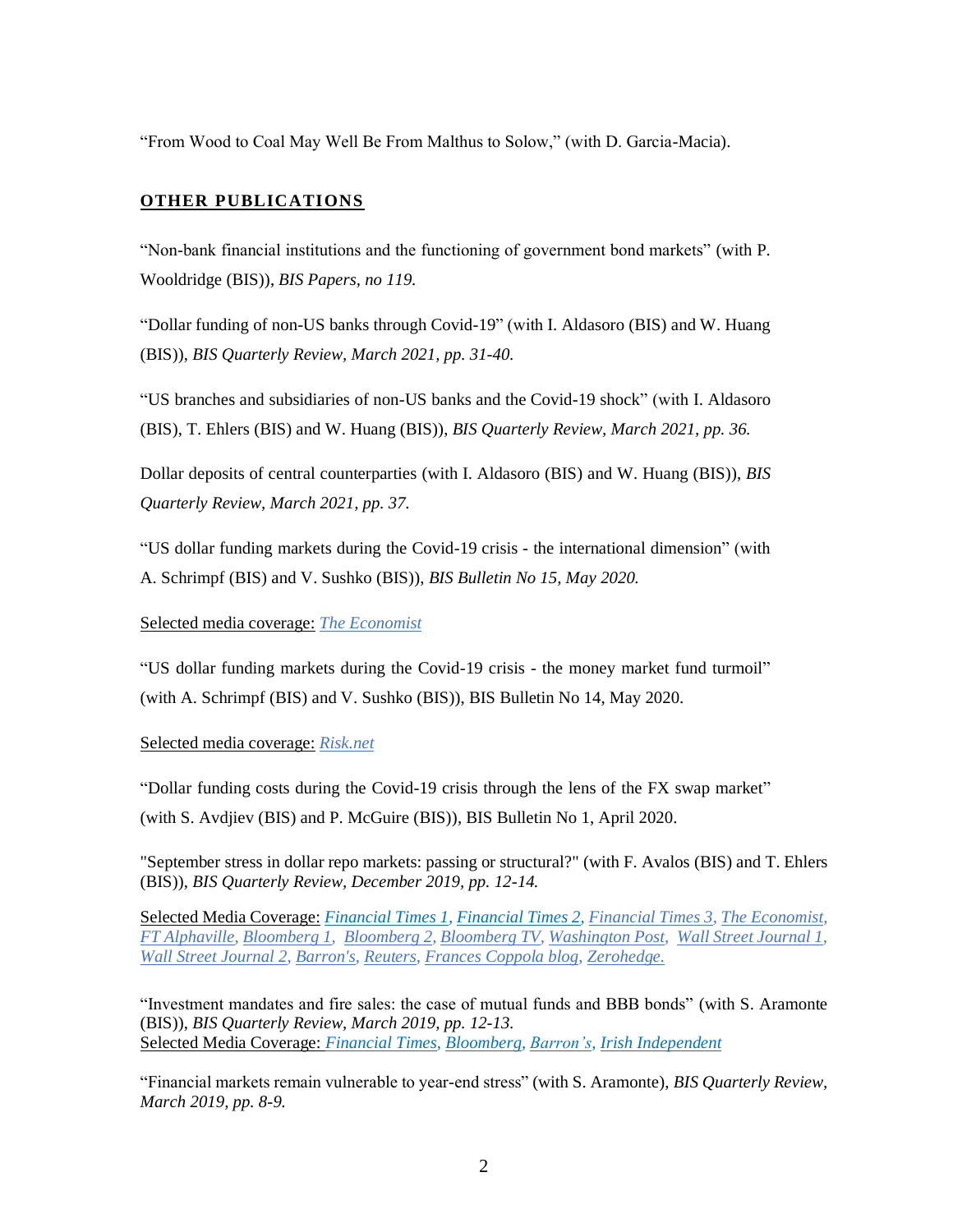["Can CCPs reduce repo market inefficiencies?"](https://www.bis.org/publ/qtrpdf/r_qt1712w.htm) (with I. Aldasoro and T. Ehlers), *BIS Quarterly Review, December 2017, pp. 13-14.*

"Non-US banks' global dollar funding grows despite US money market reform," (with I. Aldasoro, T. Ehlers, R. McCauley), *BIS Quarterly Review, March 2017, pp. 22 – 23.* Media Coverage: *[FT Alphaville,](https://ftalphaville.ft.com/2017/03/06/2185403/where-are-the-worlds-dollar-deposits-coming-from-embargoed-monday-noon/) [RiskNet](http://www.risk.net/regulation/3964801/dollar-deposit-mystery-highlights-non-us-bank-funding-risks)*

"The changing shape of interest rate derivatives markets," (with T. Ehlers), *BIS Quarterly Review, December 2016, pp. 53 – 65.* Media Coverage: *[Bloomberg](https://www.bloomberg.com/news/articles/2016-12-13/even-before-brexit-london-lost-its-status-as-derivatives-center)*

# **REFEREEING**

*Journal of Finance, American Economic Journal: Macroeconomics, IMF Economic Review, Journal of Development Economics*

*For discussions, click [here.](https://egemeneren.net/discussions/)*

# **WORKING GROUPS**

- 2019-2020 *Secretary and Working Group Member,* CGFS Working Group on "US dollar funding: an international perspective," published June 2020.
- 2018-2019 *Working Group Member*, Markets Committee Working Group on "Large Central Bank Balance Sheets and Market Functioning," published October 2019.
- 2016-2017 *Study Group Member*, BCBS-CPMI-FSB-IOSCO Study Group on "Central Clearing Interdependencies," published July 2017.

#### **CONFERENCE AND SEMINAR PRESENTATIONS – includes scheduled (\*: by co-authors)**

- 2022 CEBRA, SIF, SKEMA-ESSEC Fintech conference\*, Joint BIS, BoE, ECB and IMF workshop, Vienna Symposium on Foreign Exchange Markets\*, CFM-LSE-BoE International Macro Conference\*, ECB
- 2020 Vienna Symposium on Foreign Exchange Markets\*, USI Lugano, MoFIR Workshop on Banking\*
- 2019 AFA, IMF Jacques Polak Annual Research Conference, NBER IFM, Stanford SITE\*, I IDC Herzliya, CEPR ESSIM, FIRS\*, ABFER-BIS-CEPR Workshop on Fintech and Digital Currencies\*, U. Zurich (2 papers), ECB, EPFL, Swiss Winter Conference, CEBRA Annual Meeting\*, Joint BIS, BoE, ECB and IMF workshop on "policies to harness global financial interconnectedness" (2 papers), EEA Annual Meeting\*, 27<sup>th</sup> Finance Forum<sup>\*</sup>, U. Bern
- 2018 th EFI Workshop\*, Goethe U. Frankfurt\*, ESRB\*, Deutsche Bundesbank\*, BIS
- 2017 Swiss Winter Conference, Stanford SITE, 4<sup>th</sup> Bank of Canada-Bank of Spain Workshop on International Financial Markets\*, ECB workshop on money markets, EPFL, FRB New York, Federal Reserve Board, IMF, Japan FSA\*, OFR, RIETI\*, U. St. Gallen
- 2016 FRB New York, FRB Boston, Fed Board, BIS, INSEAD, HEC Paris, Bank of England, IESE